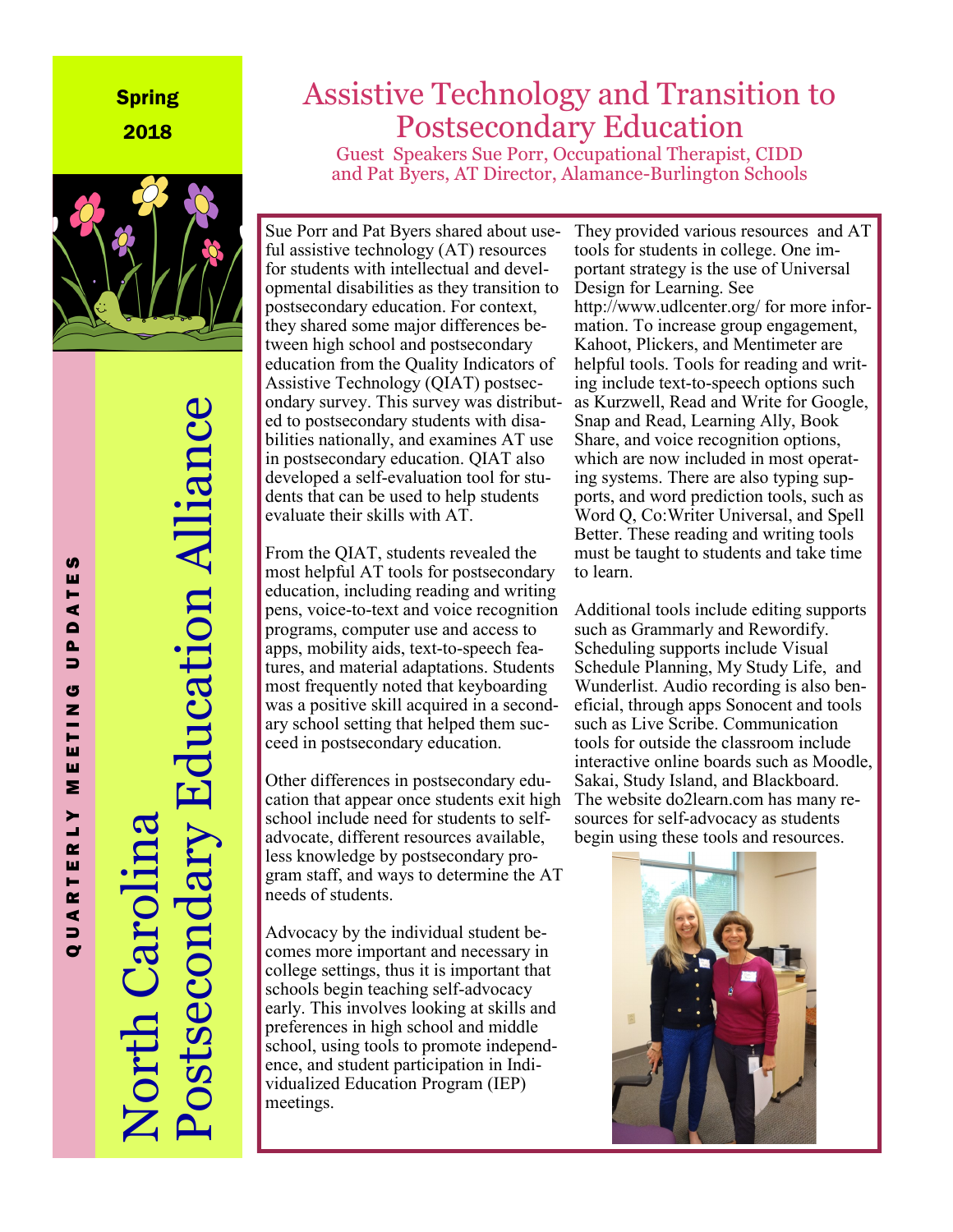# **Member Updates**

The PSEA web site includes a grid with NC programs. It has been updated and is available at www.cidd.unc.edu/psea

If you notice changes are needed, please email **Kalin Stewart** *kalin.stewart@cidd.unc.edu.* 

Several PSEA members attended the Southeastern PSEA conference in April in Memphis, Tennessee. CIDD Leadership (LEND) trainee in advocacy **Robert Evans** shared information he learned. For example, Lipscomb University uses Google docs and group chats of students to communicate and keep the program focused. Robert presented a session, *Having a Plan for Your Future: Live Your Dream*. He copresented on panels for two other breakout sessions.

**Deb Zuver** shared updates on Florida's funded bill for inclusive PSE. This bill is focused on students with unique abilities; the purpose is to increase independent living and PSE participation with meaningful campus experiences, disseminating information, and providing training. The bill also funds

**The 2019 Southeastern PSEA conference will be held at the College of Charleston in Charleston, South Carolina May 16 and 17. Lorrie Marro,** *transition coordinator at* 

**Alamance Community College** recently hosted a national horticulture competition. Career College students in the horticulture program participated. Businesses that participated in this competition have stepped up to send their students to this competition next year in Colorado.

Additionally, Career College staff wants all pathways have an industry recognized credential. Staff is also looking into a new hospitality pathway.

**Appalachian State University's Scholars with Diverse Abilities Program** has partnered with the business school and created a platform for students to sell their artwork through *Creative Unbound*. There is a small business class where students are creating business plans for microenterprises. They have partnered with Beans to Brew with students working at the coffee shop. They are looking at expanding for next year's enrollment.



**Dana Hanson-Baldauf,** a post doc student in the School of Information and Library Sciences at UNC-Chapel Hill, has obtained a research grant examining how academic libraries can support inclusive postsecondary education programs. She will keep us updated on her findings.

**Deb Zuver** reports that the steering team for HEELS UP (Higher Education, Employment, Living Success-University Participant) at UNC-Chapel Hill has obtained funding to continue planning the program and launch in fall of 2019. This program plans to use a collaborative course with TEACCH; **Glenna Osborne** will adapt her transition training program, T-STEP to serve HEELS UP students.

**Cape Fear Community College Essentials Program** just began a fourth career pathway in pet care retail. It is looking positive so far: a brand new opportunity. Students will get hands-on experience in this class.

Carrboro High School, announced that the school has their first student accepted to Appalachian State University's Students with Diverse Abilities Program.

**Bryan Dooley** shared progress on NC Empowerment Network, a new self-advocacy group. They had their first public event at the Arc Self-Advocacy Conference in Winston-Salem in March. The group has established officers and will create a policy and procedures manual to move forward with 501c status. If you know students who may be a good fit for this selfadvocacy group, please let Bryan know!

**Deb Zuver** facilitated a panel of IPSE students and grads at the Arc Self-Advocacy Conference. Participants were **Conner Burlson** and **Will McGuire** from SDAP at ASU; **Kenneth Kelty**  from UP at WCU and LEND at UNC-CH; **Rebecca DiSandro** from BA at UNCG; **Jacob Vazquez** from Davidson College. Thanks to **Stephanie Antkowiak** for the opportunity.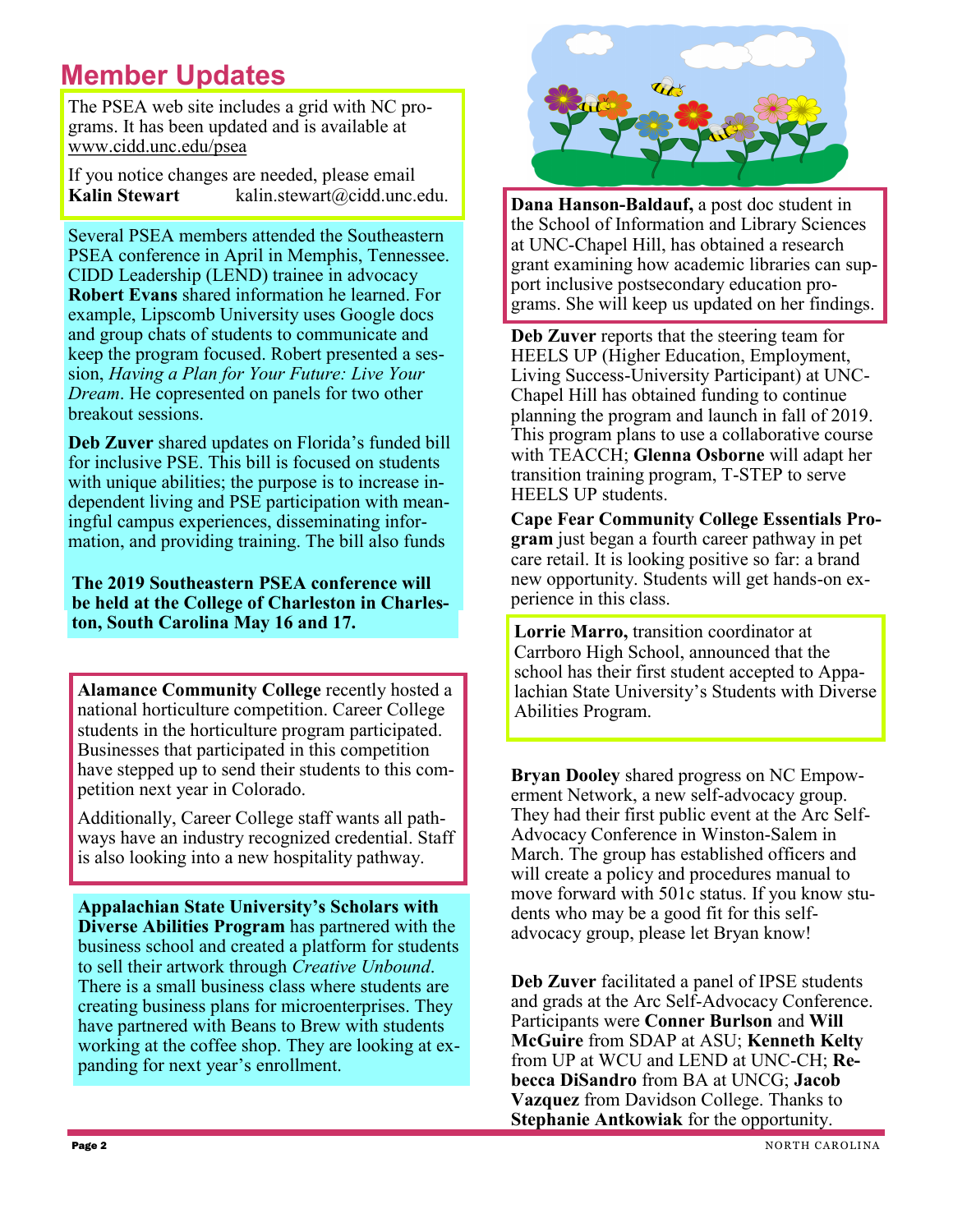# **Member Updates continued**

**Duncan Munn** shared updates from the Disability Policy seminar in Washington, DC. The NC delegation spent over an hour with **Senator Richard Burr's** staff, with one of the main topics discussed being the successes of inclusive postsecondary education and the importance of reauthorizing the Higher Education Act and model demonstration sites (Transition and Postsecondary Programs for Students with Intellectual Disabilities). All staff members expressed support.

**Trudie Hughes** has a new position within the community college as Associate Director of Professional Development and Disability Services. Additionally, the College and Career Readiness program is in the final process of reviewing grant requests for federal funding to the colleges and community-based organizations. Grant award notifications will occur in July 2018.

#### **Next Steps: Recommendations to the NC General Assembly Presented at the South Eastern Postsecondary Education Alliance Conference**

**Holly Riddle** presented key recommendations that the NC PSEA can support. Personal favorites include:

- Keep talking up specific recommendations: With so many recommendations, it is important to discuss specific recommendations that are considered most important and will serve students best.
- Nurture partnerships
	- Bring the stakeholders back to the table
	- Remember the importance of advocacy and continue to advocate for funding and support
- Remember why this matters
	- Keep the students and families front and center
	- Have confidence in supporting students and promote student self-determination
- Consider how this alliance can support these recommendations!